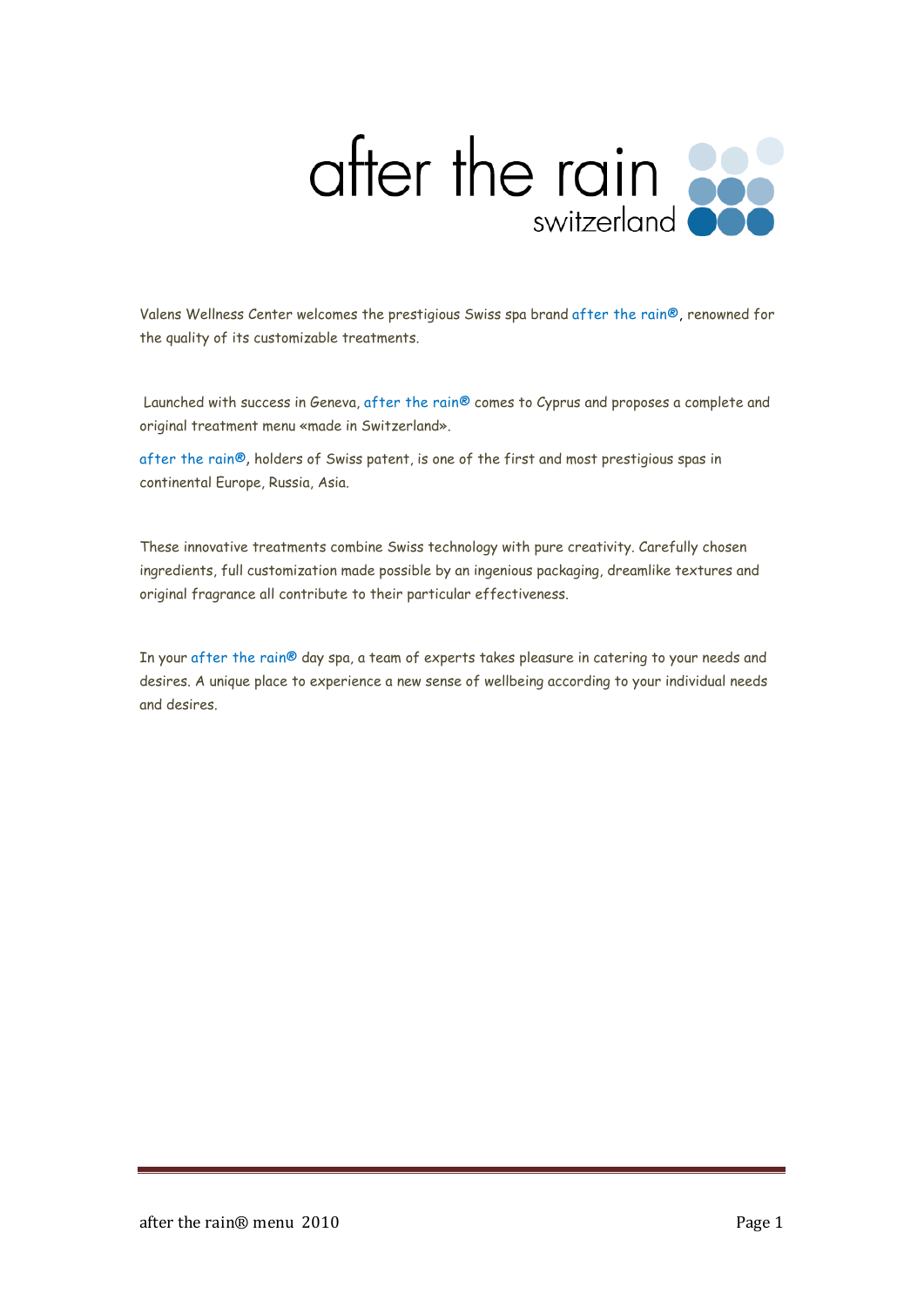### signature facials

after the rain® exclusive facials offer a genuine spa experience coupled with an effective beauty treatment.

You choose your facial according to your desires at any one time. after the rain® spa prescriptions and products ensure that your current skin needs are well taken care of.

• mysteries and alchemy .................................................................. 90mn / 80€ .......... 60mn / 45€ anti-ageing [this treatment is based upon the metaphor of alchemy whereby metals are transformed into gold. In the context of a beauty treatment the objective is to slow down cell degeneration] • dormancy ................................................................................................ 90mn / 80€ .......... 60mn / 45€ hibernation [the beginning of the treatment leads to a state of hibernation, in deep relaxation and total receptivity. It stimulates the biological process of cell regeneration] • the milky way ....................................................................................... 90mn / 80€ .......... 60mn / 45€ calming and protective [keeps your skin safe from aggressions by the sun, pollution and psychological irritations. Its effectiveness is drawn from the exceptional properties of natural organic milks] • botanical garden ............................................................................... 90mn / 80€ .......... 60mn / 45€ purifying and soothing [an experience in the heart of the botanical world. The goal is to purify the skin. Your own personal selection of fresh herbs are used throughout this deep cleansing facial treatment] • pearl & silk ............................................................................................ 90mn / 80€ .......... 60mn / 45€ precious and effective [this treatment is very gentle, with the help of noble ingredients. Both pearl and silk, venerated since ancient times for their cosmetic virtue, restore your skin's natural elasticity and smoothness, bringing radiance to your complexion] • pure.................................................................................................................................................60mn / 45€ deep cleansing [for this pure facial, active mineral and botanical ingredients refine and purify the skin, thanks to steam treatment enriched with carefully chosen plant extracts and a massage with pink clay]

• le merveilleux ................................................................................................................... 120mn / 120€

innovative [the ingredients for this innovative treatment are pearl and silk, known for their cosmetic virtue. It includes a back massage, double exfoliating scrub, blackhead removal if necessary, a hand treatment with a paraffin dip, and eyebrow and eyelash tinting]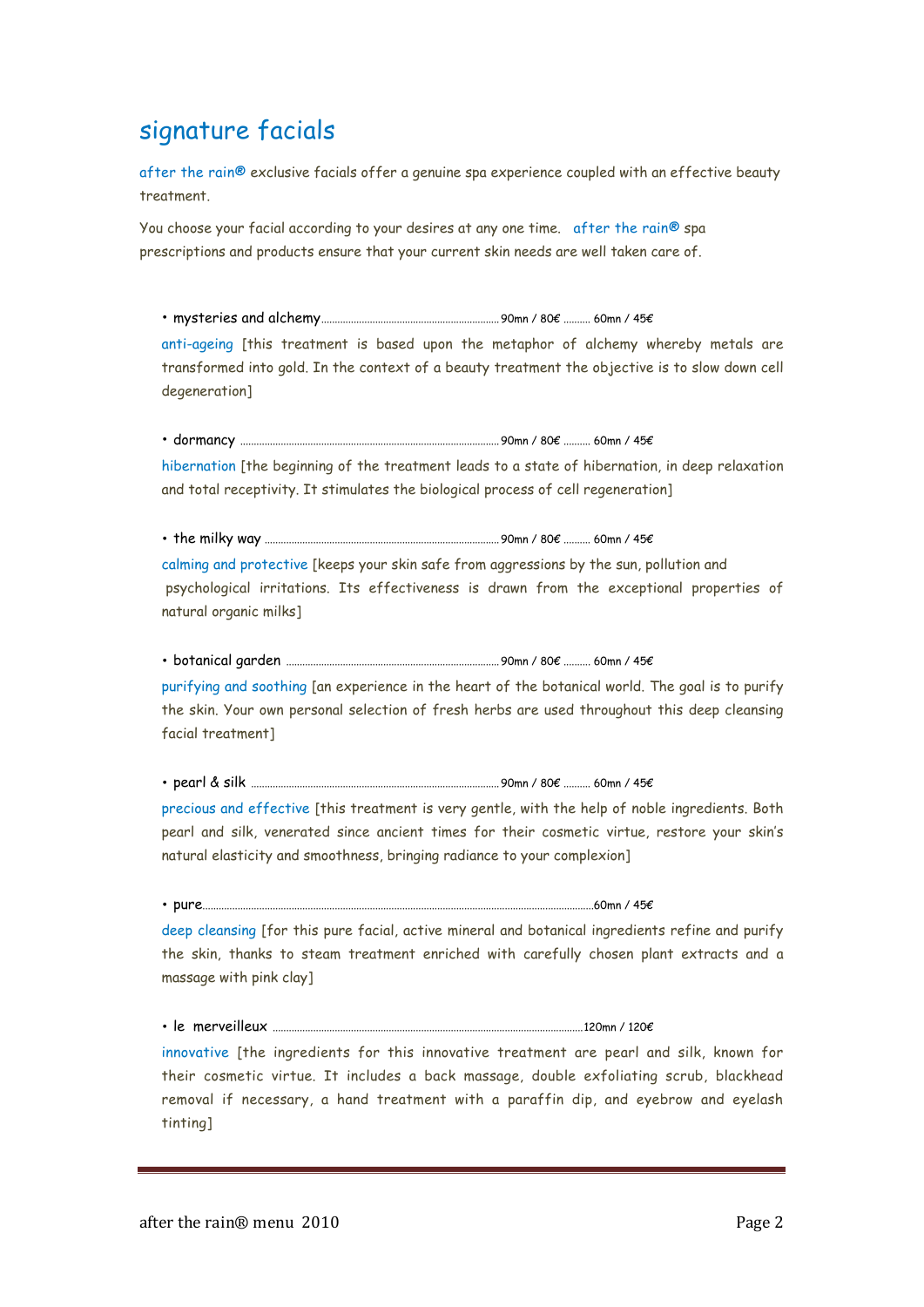# body massage

delightful and beneficial essentials oils associated with the art of massage. The aromatherapy is a real festival of sensations for the body and the mind.

| • aroma massage                                    |  |
|----------------------------------------------------|--|
|                                                    |  |
|                                                    |  |
|                                                    |  |
|                                                    |  |
|                                                    |  |
| tropical [warm shower massage with essential oils] |  |
|                                                    |  |
| relaxing [honey and orange juice massage)          |  |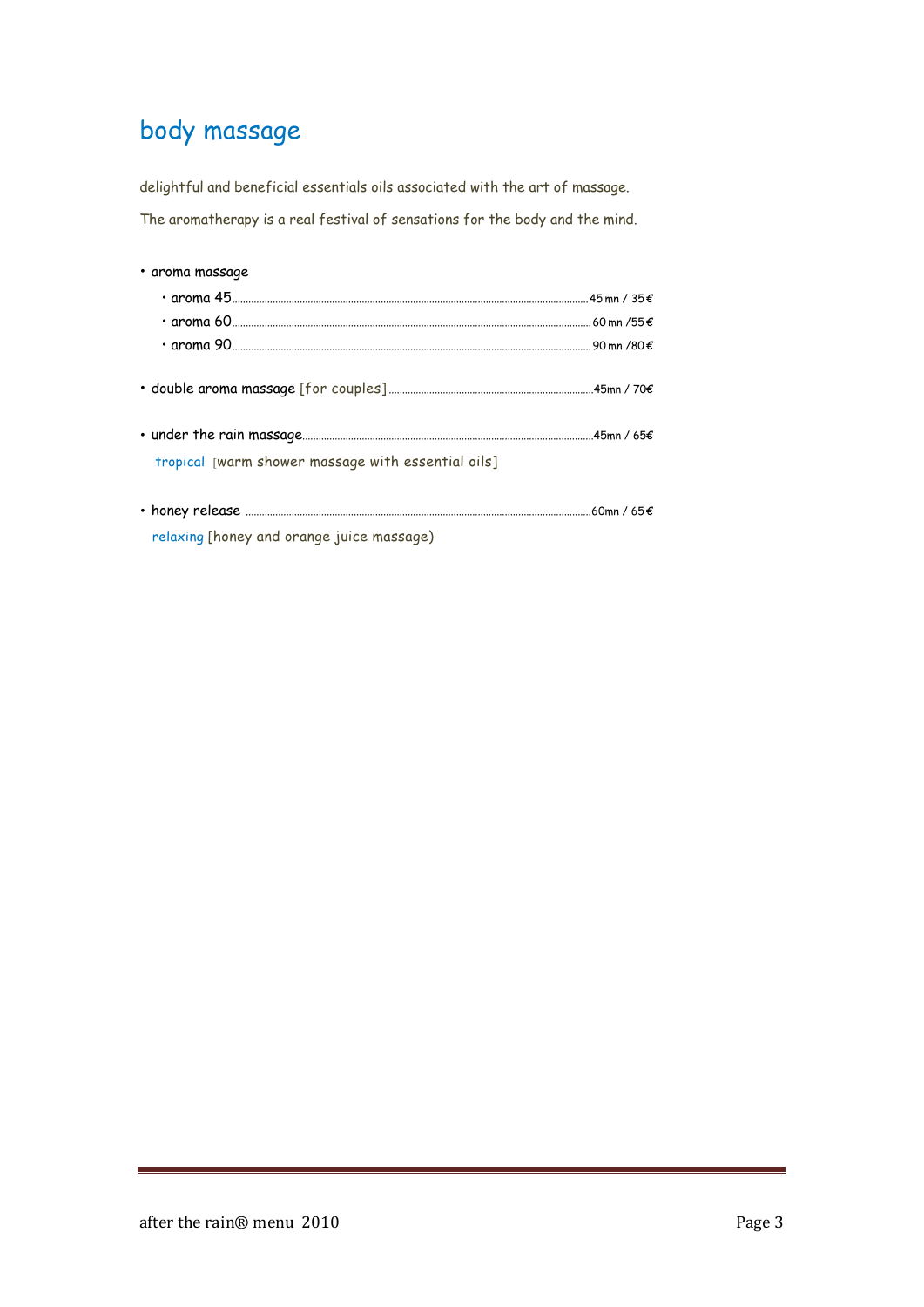## packages

• relax package

|  |  | 200€ |
|--|--|------|

#### • deluxe package

| $\textbf{Total before discount} \texttt{} \texttt{} \texttt{} \texttt{} \texttt{} \texttt{} \texttt{} \texttt{} \texttt{} \texttt{} \texttt{} \texttt{} \texttt{} \texttt{} \texttt{} \texttt{} \texttt{} \texttt{} \texttt{} \texttt{} \texttt{} \texttt{} \texttt{} \texttt{} \texttt{} \texttt{} \texttt{} \texttt{} \texttt{} \texttt{} \texttt{} \texttt{} \texttt{} \texttt{} \texttt{} \text$ |  |  |
|------------------------------------------------------------------------------------------------------------------------------------------------------------------------------------------------------------------------------------------------------------------------------------------------------------------------------------------------------------------------------------------------------|--|--|
| $\text{Total after discount}$ 2556                                                                                                                                                                                                                                                                                                                                                                   |  |  |

### • ambassador package

### • royal package

| Total after discount www.walluman.com/www.walluman.com/www.walluman.com/www.walluman.com/www.walluman.com/www. | 320 $\epsilon$ |
|----------------------------------------------------------------------------------------------------------------|----------------|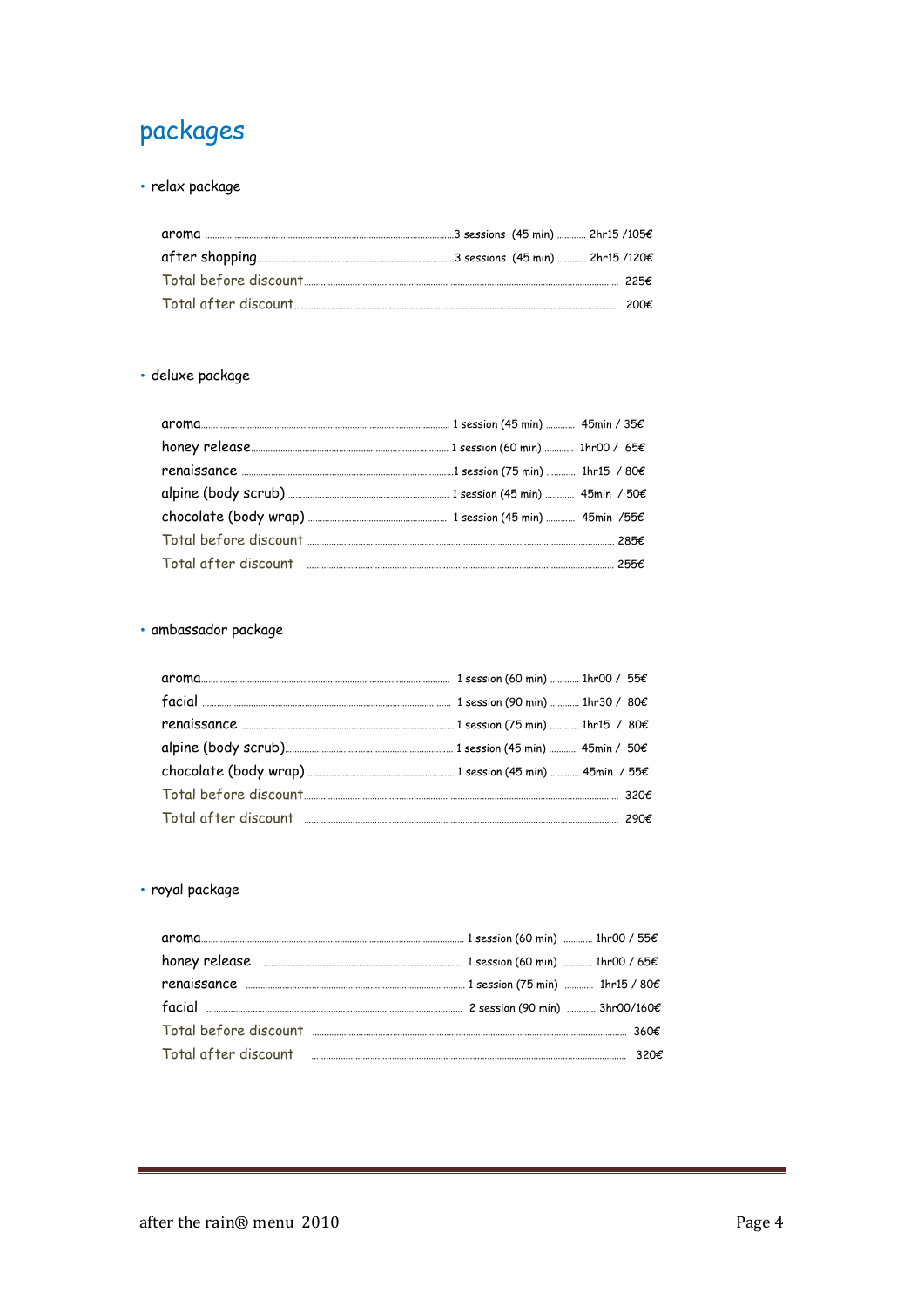### escapades for two

after the rain® spa proposes its famous escapades, simultaneous treatments for two. United in a well-being experience, you will enjoy exceptional moments of harmony.

• La vie en rose .................................................................................................... 1h45 / 115€ hammam body massage with precious massage oil in a double treatment room bath with red passion rose petals champagne and strawberries at the relaxation chamber • Je t'aime moi non plus (bitter chocolate) .................................................. 1h45 / 105€ hammam body massage with cocoa bean essential oil in a double treatment room chocolate bath served with whipped cream

ginger tea served with swiss chocolate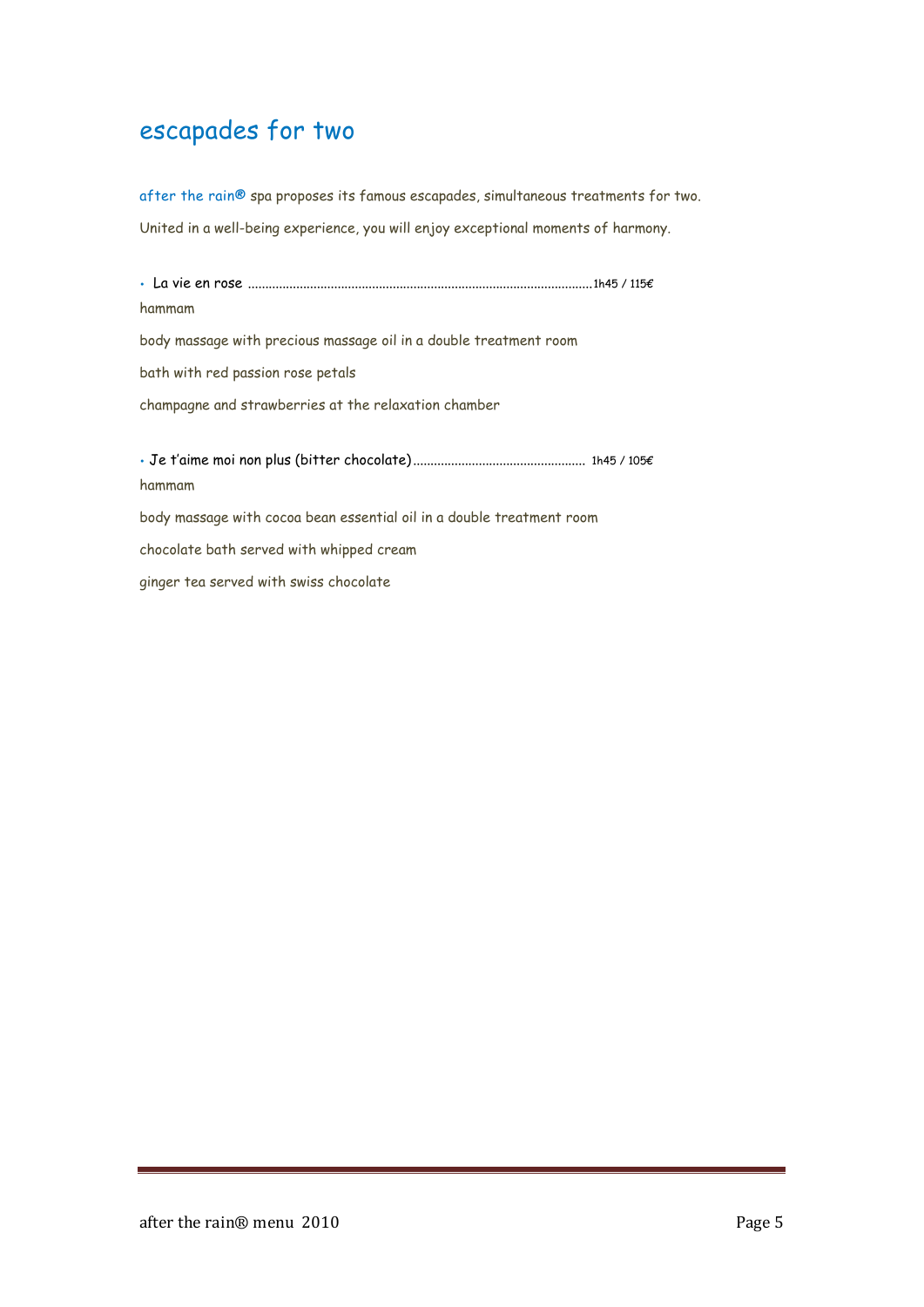## body treatments

these treatments offer you the benefit of the after the rain® know-how for specific stress and tension situations.

• stress relief ............................................................................................................................90mn / 90€ restful and comforting [hammam, application of a thermo-gel along the spine, essential oil massage, hot cataplasm, herbal tea]

• renaissance ..............................................................................................................................75mn / 80€ deep relaxation [aroma massage, application of Swiss herbal poultices on the tense areas and the chakras]

• after shopping .......................................................................................................................45mn / 40€ special leg treatment [a special treatment for tired legs, a foot massage and the application of a cold gel from hip to toe to increase the lymph circulation]

• focus on the back ...............................................................................................................45mn / 50€ pain-relieving [essential oils massage, body scrub and application of a thermo gel to the spine]

• beauty for the back ...........................................................................................................60mn / 75€

purifying [scrub, extraction of blackheads, back massage and a mask]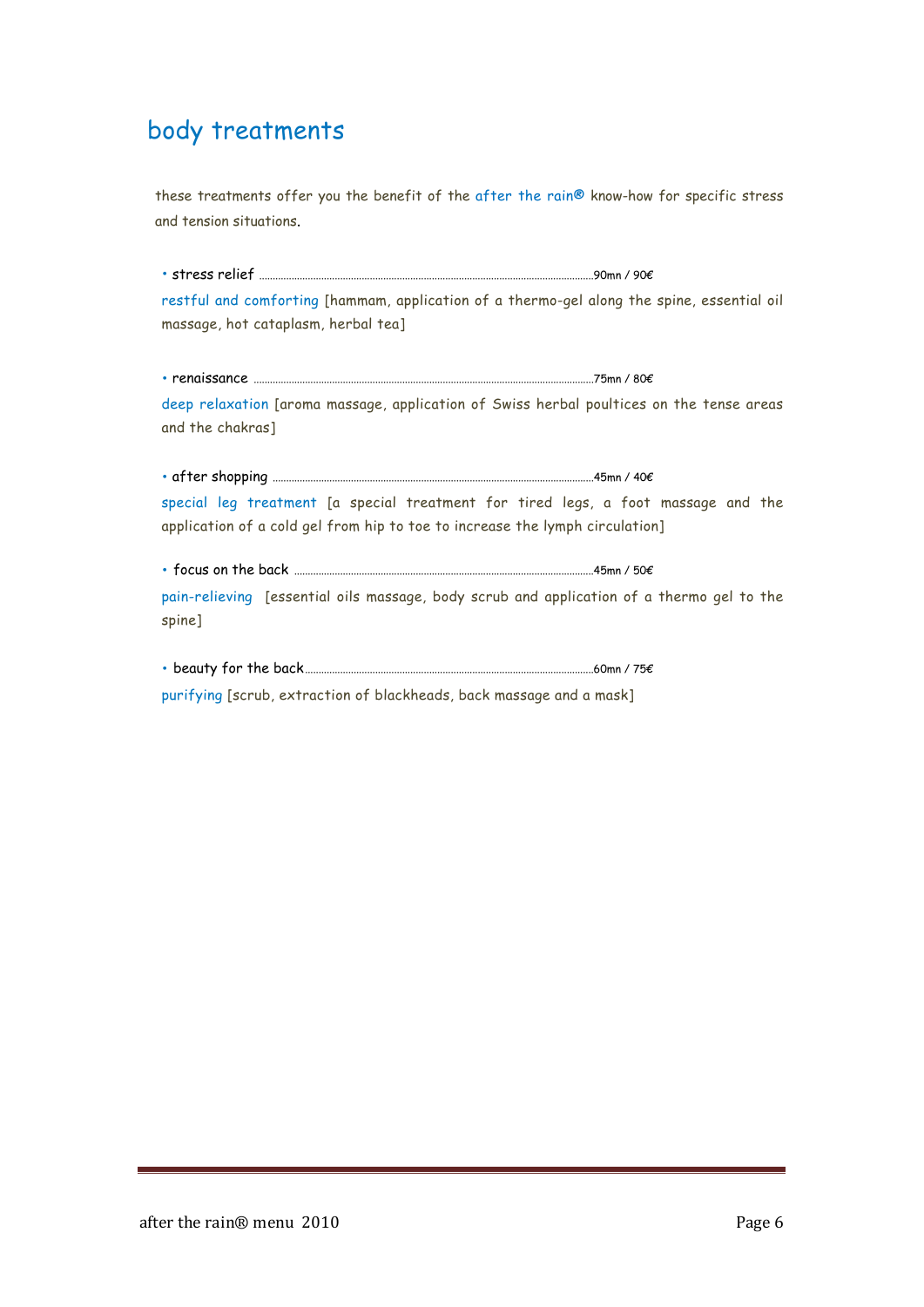## body scrub

exfoliation, done since ancient times, leaves your skin soft and healthy. Our freshly-made scrubs give delicious sensations to your skin. We recommend 15 minutes of hammam before exfoliation, to prepare the skin.

| purifying [brown sugar, grape seed oil]                                              |  |
|--------------------------------------------------------------------------------------|--|
|                                                                                      |  |
|                                                                                      |  |
| toning [honey, brown sugar, sesame, lavender flower and mint leaves, grape seed oil] |  |
|                                                                                      |  |
|                                                                                      |  |
| sweet [brown sugar, coconut, grape seed oil]                                         |  |
|                                                                                      |  |
|                                                                                      |  |
| gourmand [brown sugar, cocoa beans chips, grape seed oil]                            |  |
|                                                                                      |  |
|                                                                                      |  |
| detox, stimulant [salt, cornflower, lemongrass, edelweiss, peppermint)               |  |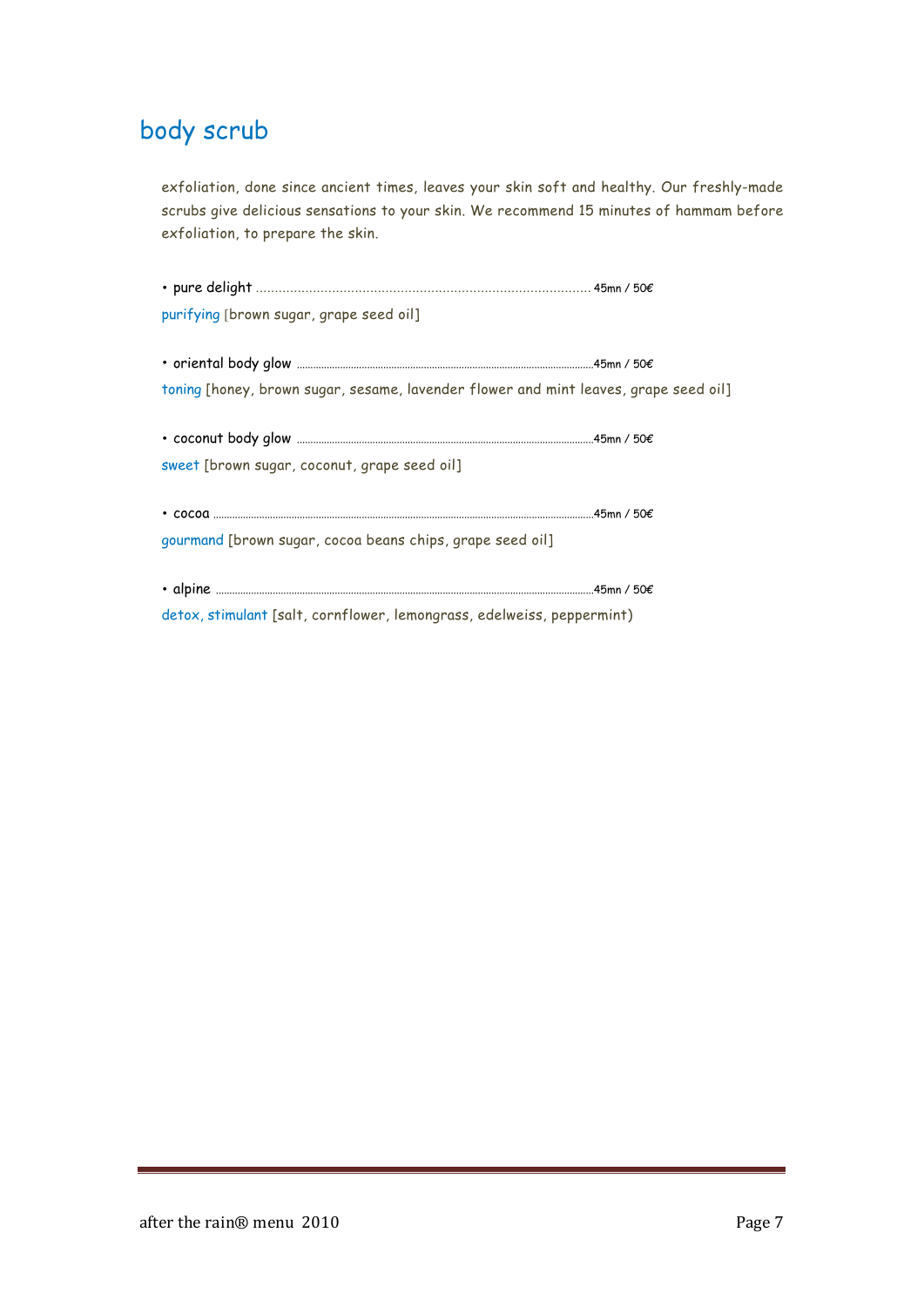# body wrap

a choice of preparations with various scents and textures to wrap the body and mind in a bed of beauty and softness, enabling complete muscular relaxation.

| elimination [seaweed, plants, volcanic mud, essential oils]          |  |  |  |
|----------------------------------------------------------------------|--|--|--|
|                                                                      |  |  |  |
|                                                                      |  |  |  |
| exhilarating [swiss made chocolate]                                  |  |  |  |
|                                                                      |  |  |  |
|                                                                      |  |  |  |
| regenerating [a mask of beauty for your body, a present from nature] |  |  |  |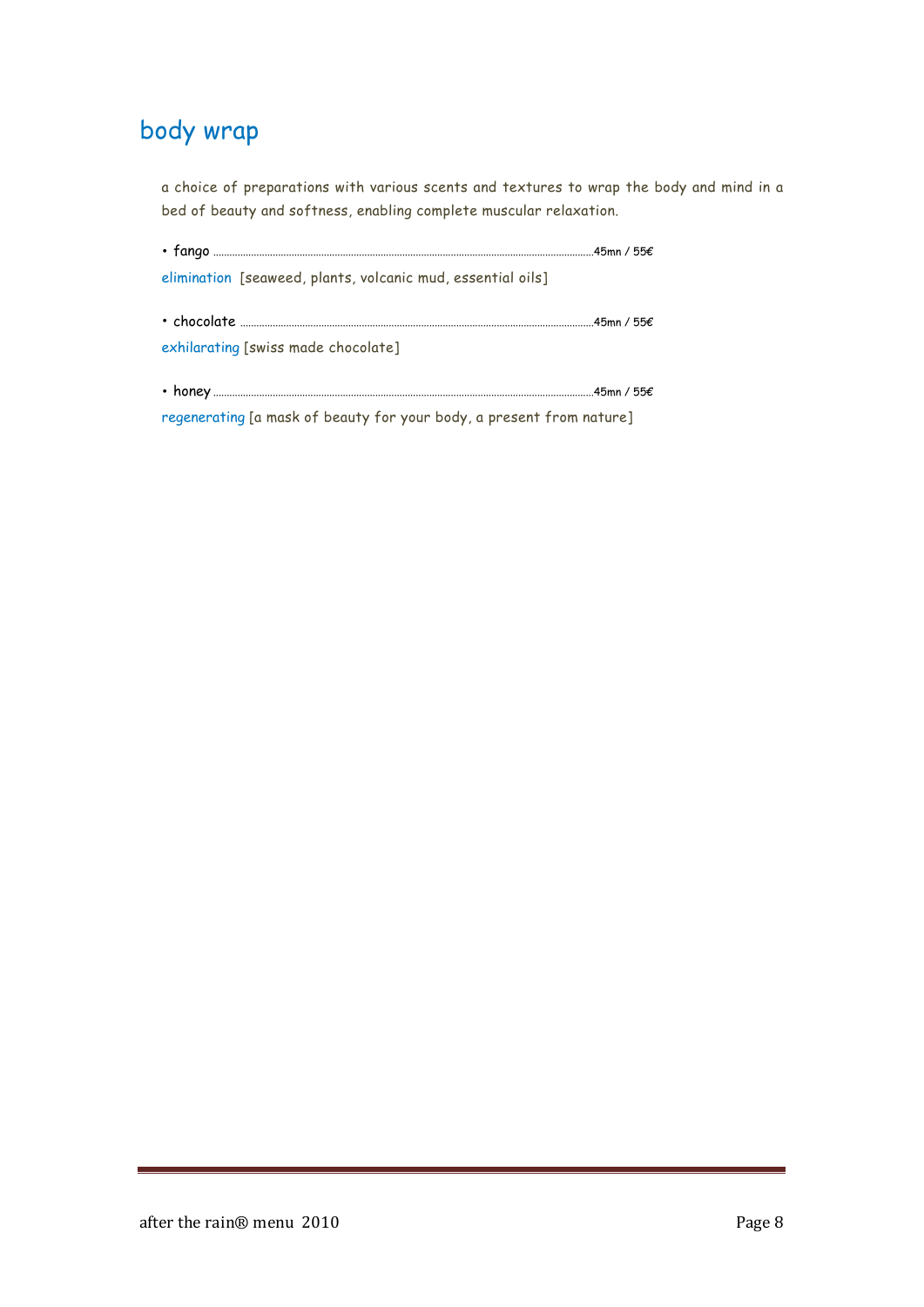# far away baths

enjoy the pleasure of a bath alone or with your partner

| tenderness [flower petals and essential oils] |             |  |
|-----------------------------------------------|-------------|--|
|                                               | …30mn / 55€ |  |

exhilarating [milk, grated chocolate, cocoa bean oil]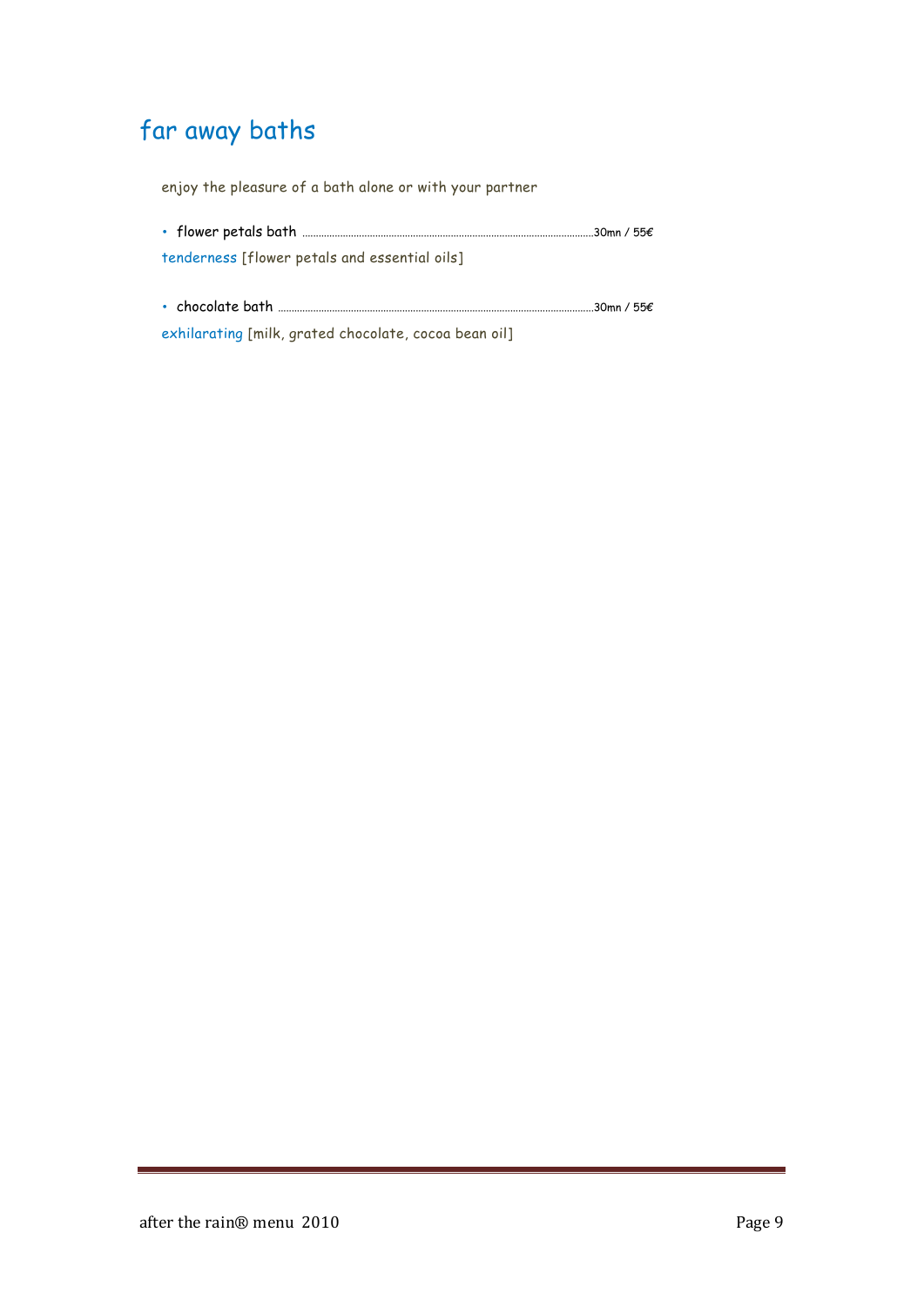### the man

## facials • botanical garden ...................................................................................................... .......... 60mn / 45€ purifying and soothing [an experience in the heart of the botanical world. The goal is to purify the skin. Your own personal selection of fresh herbs are used throughout this deep cleansing facial treatment] • pure ................................................................................................................................ ............. 60mn / 45€ deep cleansing [for this pure facial, active mineral and botanical ingredients refine and purify the skin, thanks to steam treatment enriched with carefully chosen plant extracts and a massage with pink clay] body scrub • alpine ............................................................................................................................................45mn / 50€ detox, stimulant [salt, cornflower, lemongrass, edelweiss, peppermint) body massage • stress relief ............................................................................................................................90mn / 90€ restful and comforting [hammam, application of a thermo-gel along the spine, essential oil massage, hot cataplasm, herbal tea] • beauty for the back ...........................................................................................................60mn / 75€ purifying [scrub, extraction of blackheads, back massage and a mask]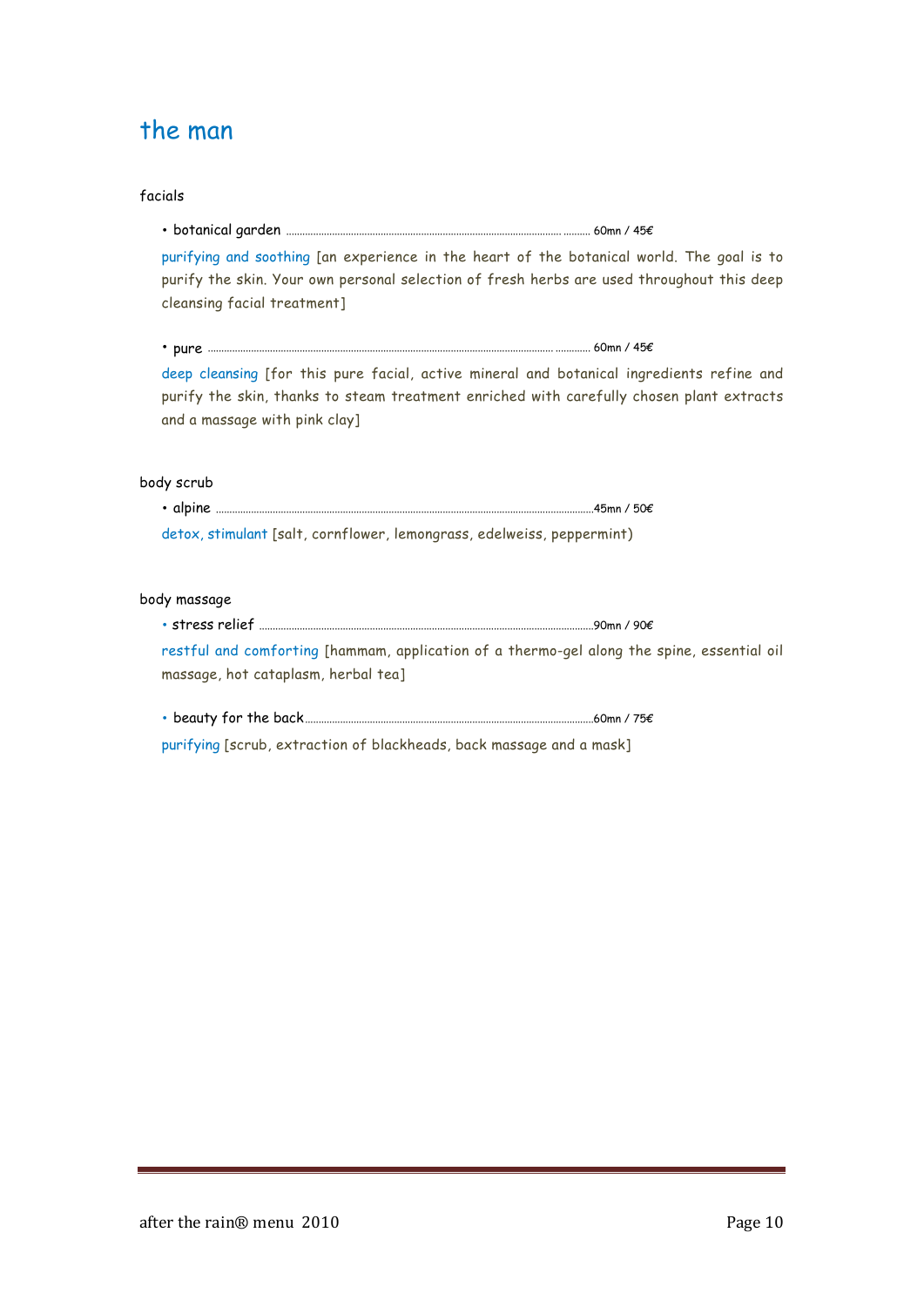## alchemies

after the rain® alchemies are a delightful succession of individual treatments. Enjoy a true spa experience for one or two days, according to the time you wish to spend with us.

| hammam & relaxation    | 30 mn   |  |
|------------------------|---------|--|
| body scrub             | $45$ mn |  |
| body wrap              | 45 mn   |  |
|                        |         |  |
|                        |         |  |
| hammam & relaxation    | 30 mn   |  |
| body scrub             | $45$ mn |  |
| aroma massage          | 45 mn   |  |
|                        |         |  |
|                        |         |  |
| hammam & relaxation    | 30 mn   |  |
| aroma massage          | 60 mn   |  |
| facial                 | 60 mn   |  |
|                        |         |  |
|                        |         |  |
| hammam & relaxation    | 30 mn   |  |
| body scrub             | $45$ mn |  |
| under the rain massage | 45 mn   |  |
| body wrap              | 45 mn   |  |
|                        |         |  |
| hammam & relaxation    | 30 mn   |  |
| body scrub             | $45$ mn |  |
| body wrap              | 45 mn   |  |
| aroma massage          | 45 mn   |  |
|                        |         |  |
|                        |         |  |
| hammam & relaxation    | 30 mn   |  |
| body scrub             | 45 mn   |  |
| body wrap              | 45 mn   |  |
| aroma massage          | 60 mn   |  |
|                        |         |  |
| hammam & relaxation    | 30 mn   |  |
| body scrub             | 45 mn   |  |
| aroma massage          | 60 mn   |  |
| facial                 | 60 mn   |  |
|                        |         |  |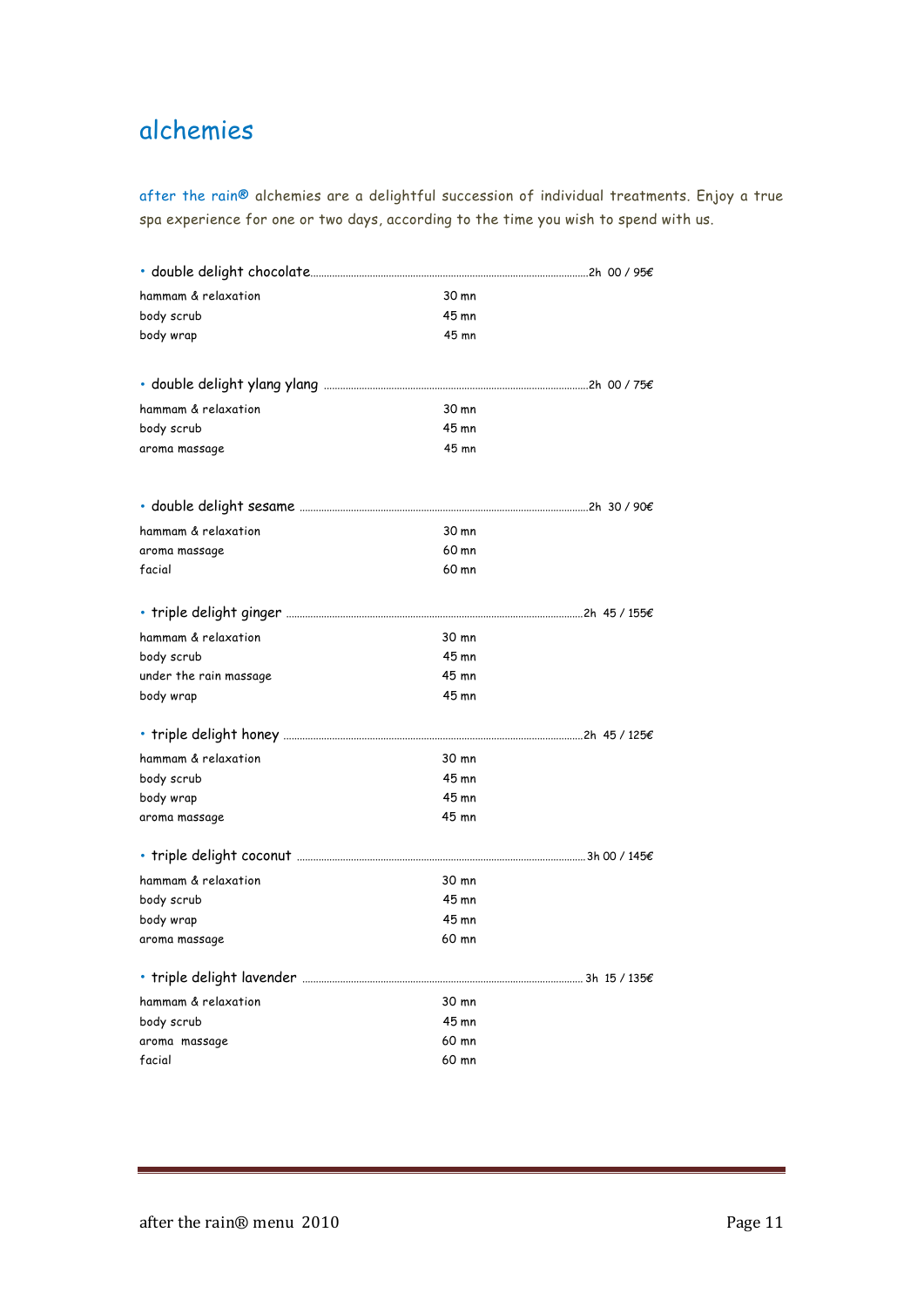| hammam & relaxation                         | 30 mn  |  |
|---------------------------------------------|--------|--|
| cocoa body scrub                            | 45 mn  |  |
| cocoa body wrap                             | 45 mn  |  |
| body massage with cocoa bean essential oils | 45 mn  |  |
|                                             |        |  |
| hammam & relaxation                         | 30 mn  |  |
| alpine body scrub                           | 45 mn  |  |
| honey body wrap                             | 45 mn  |  |
| dormancy facial                             | 90 mn  |  |
|                                             |        |  |
| hammam & relaxation                         | 30 mn  |  |
| body scrub                                  | 45 mn  |  |
| aroma massage                               | 60 mn  |  |
| facial le merveilleux                       | 120 mn |  |
|                                             |        |  |